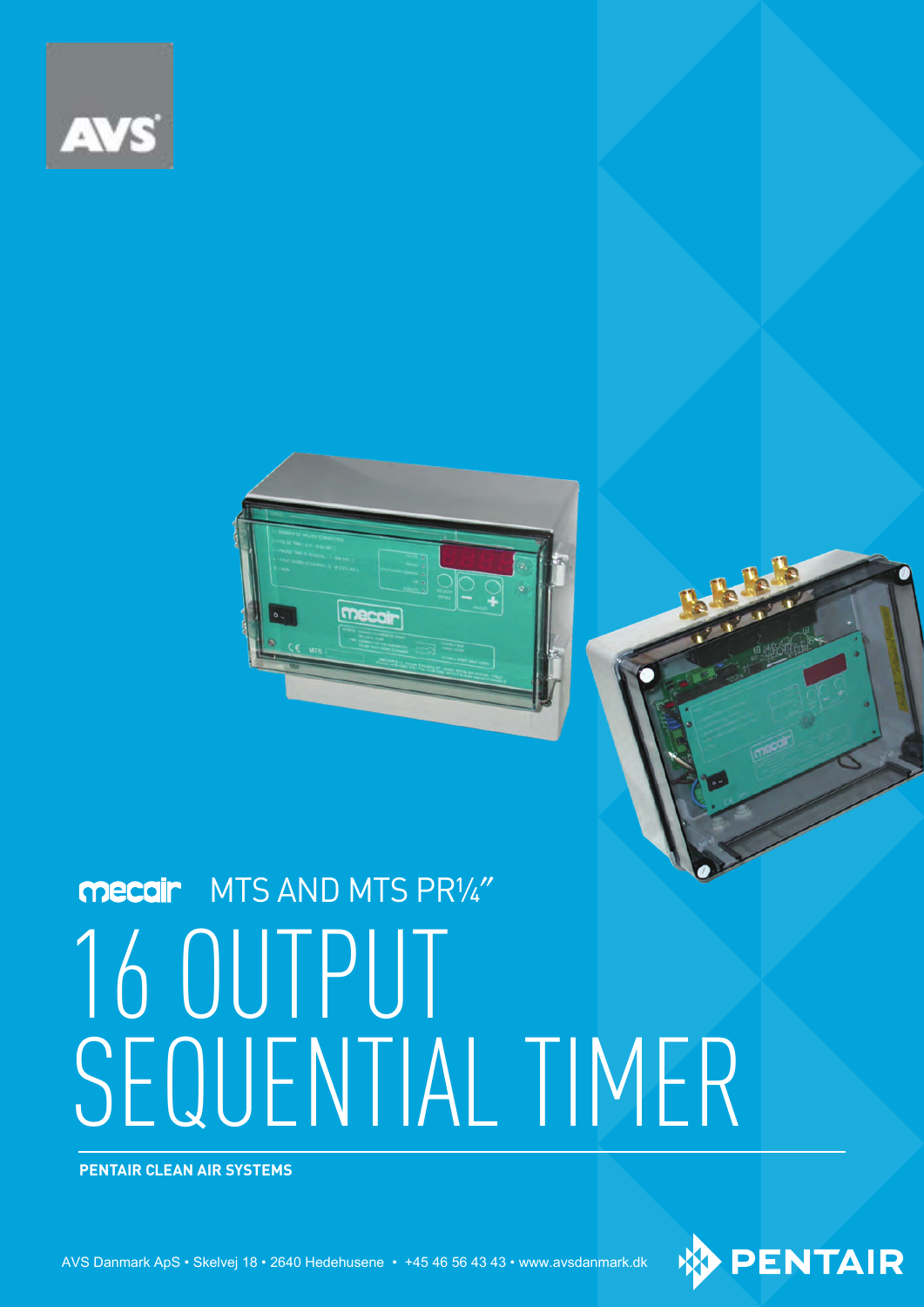### **MECAIR 16 OUTPUT SEQUENTIAL TIMER MTS**



#### **DESCRIPTION**

The Model "MTS" sequencer has been designed to guarantee the control of diaphragm valves mounted on pulse-jet dust collector filters containing filter bags or cartridges.

All the technical characteristics comply with the CE Directive. The MTS conforms to the European norm (89/336 EEC and 93/68 EEC).

Upon request it is possible to supply the unit in accordance with the European Directive EC/94/9 ATEX, ATEX II 3D (zone 22).

The MTS sequencer is available in the following versions: MTS4, MTS8, MTS12, MTS16.

The MTS Sequencer allows you to set and visualise via the display:

- Number of valves
- Pulse time
- Pause time
- Number of shut-down cleaning cycles

When in shut-down cleaning mode, the pause time is the same as that set in normal operation.

#### **MAIN FEATURES**

- Ability to regulate pulse time and pause time via a digital display
- Remote contact
- Shut-down cleaning with number of cycles easily set
- Selection of inlet and outlet voltages (AC/DC)

#### **DIMENSIONS MTS 4** ÷ **16 (mm)**





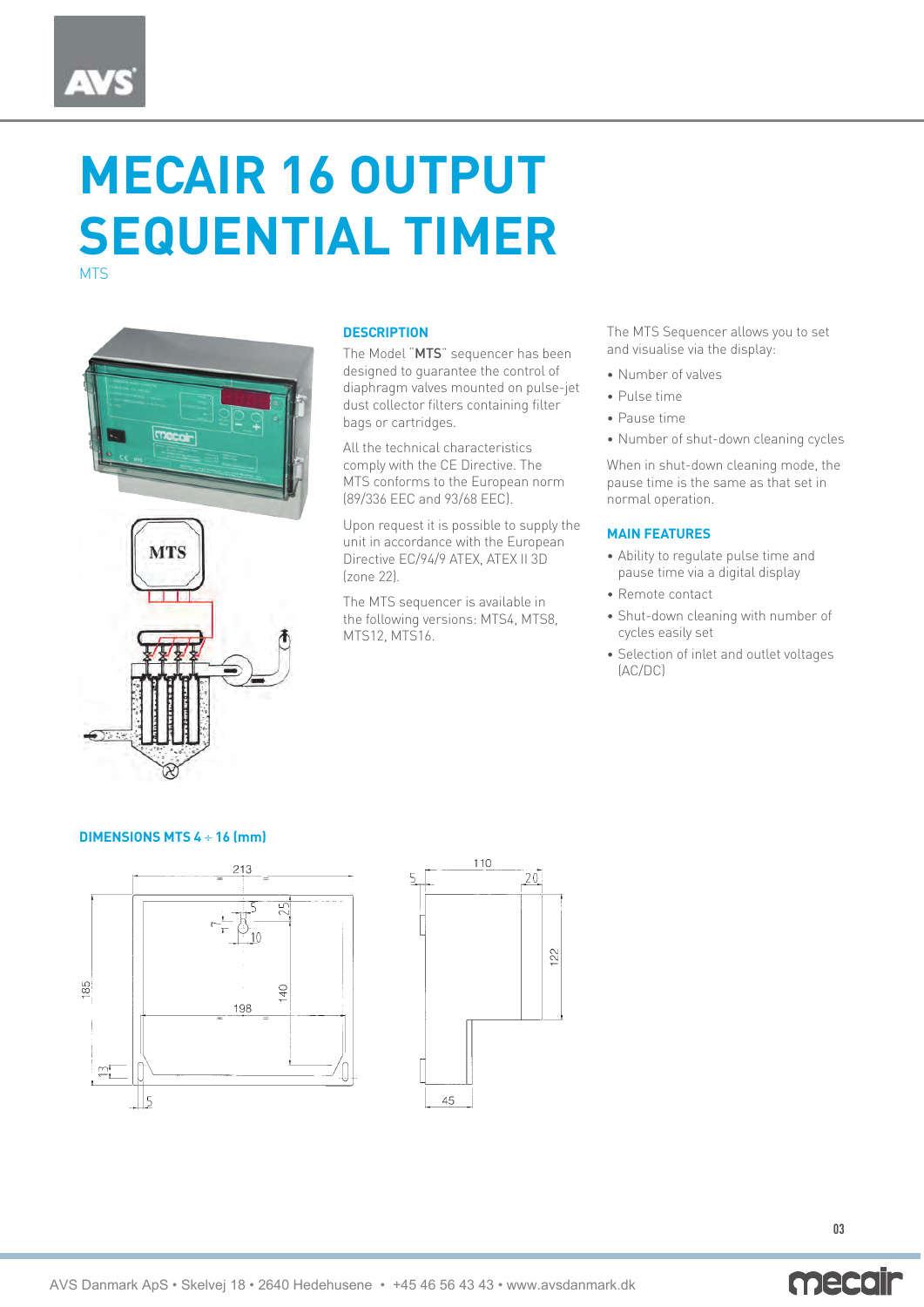### **MECAIR 16 OUTPUT SEQUENTIAL TIMER** MTS

| <b>TECHNICAL CHARACTERISTICS</b> |                                                                                                                        |                                          |  |
|----------------------------------|------------------------------------------------------------------------------------------------------------------------|------------------------------------------|--|
| Power inlet                      | Standard:<br>115/230 V AC (±10%), 50/60 Hz<br>(Selectable via jumpers)                                                 | Optional:<br>24/48 V AC [±10%], 50/60 Hz |  |
| Number of outlets                | Minimum 2 to Maximum 16 outlets                                                                                        |                                          |  |
| Power absorption                 | Without outlet: 2.5 VA. Outlet: 25 VA - 20 W                                                                           |                                          |  |
| Pulse time                       | $0.01 - 9.99$ sec.                                                                                                     |                                          |  |
| Pause time                       | $1 - 999$ sec.                                                                                                         |                                          |  |
| Remote control                   | Activated via external contact (normally open) free of power.                                                          |                                          |  |
| Shut-down cleaning               | 1-99 cycles. To be operated from the normally closed contact of fan remote control switch.                             |                                          |  |
| Main fuse                        | 500 mA delayed 115/230 V<br>2 A delayed 24/48 V                                                                        |                                          |  |
| Connections                      | Push-in terminal blocks – max. section $2.5 \text{ mm}^2$                                                              |                                          |  |
| Protection rating                | IP65                                                                                                                   |                                          |  |
| Temperature                      | Storage: $-20\degree C/+80\degree C$<br>Working temp: $-10^{\circ}C/+50^{\circ}C$ , with duty cycle (intermittent) 30% |                                          |  |
| <b>Dimensions</b>                | MTS 4-8-12-16 out: Box $213 \times 185 \times 113$ mm                                                                  |                                          |  |
| Weight                           | Approx. 2 kg (all models)                                                                                              |                                          |  |
| Enclosure                        | ABS grey – transparent cover                                                                                           |                                          |  |

\* NB: for voltages 115 V AC and 230 V AC the inlet and outlet voltage has to be the same.



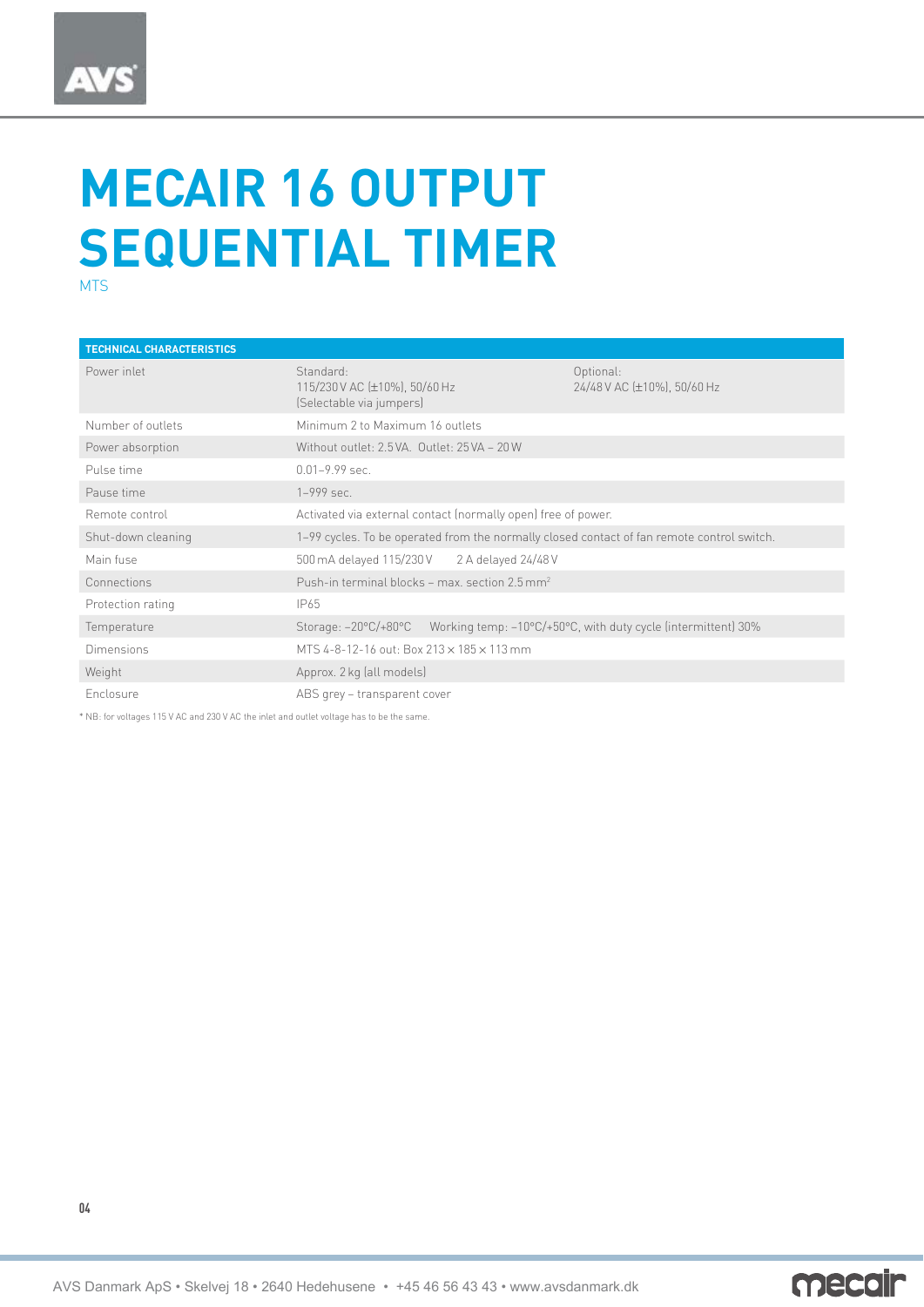# **MECAIR 16 OUTPUT SEQUENTIAL TIMER**

MTS PR¼″





#### **DESCRIPTION**

#### The Model MTS PR¼″-24/DC

sequencer is an integrated model which incorporates the remote pilot valves, model PR¼″, which can be pneumatically connected to the diaphragm valves type "VEM" rather than with electrical connections. This version has been designed to guarantee the control of diaphragm valves mounted on pulse-jet dust collector filters containing filter bags or cartridges.

All the technical characteristics comply with the CE Directive. The MTS-PR¼″ conforms to the European Directive (89/336 EEC and 93/68 EEC).

Upon request it is possible to supply the unit in accordance with the European Directive EC/94/9 ATEX, ATEX II 3D (zone 22).

The pilots are mounted within the enclosure, are pre-wired and have a ¼″ Gas female thread to be used for the pneumatic connections between the remote pilot and the diaphragm valve.

The MTSPR¼″ is available from a minimum of 2 pilot valves to a maximum of 16 pilot valves mounted within the enclosure.

#### **MAIN FEATURES**

- Remote pilot valves (brass) pre-wired in enclosure complete with electronic sequencer
- Ability to regulate pulse time and pause time via a digital display
- Remote contact
- Shut-down cleaning with number of cycles easily set
- Selection of inlet and outlet voltages (AC/DC)

| <b>GENERAL CHARACTERISTICS</b> |                      |  |  |
|--------------------------------|----------------------|--|--|
| Fluid                          | Air dry and oil free |  |  |
| Air inlet                      | $\frac{1}{4}$ Gas    |  |  |
| Operating pressure             | From 0.5 to 7.5 bar  |  |  |
| Exhaust                        | $\frac{1}{8}$ Gas    |  |  |

| <b>CONSTRUCTION CHARACTERISTICS</b> |              |  |
|-------------------------------------|--------------|--|
| Pilot body                          | <b>Brass</b> |  |
| Pilot                               | <b>Brass</b> |  |
| Locknut                             | Zinc plated  |  |
| $0$ -ring                           | <b>NBR</b>   |  |

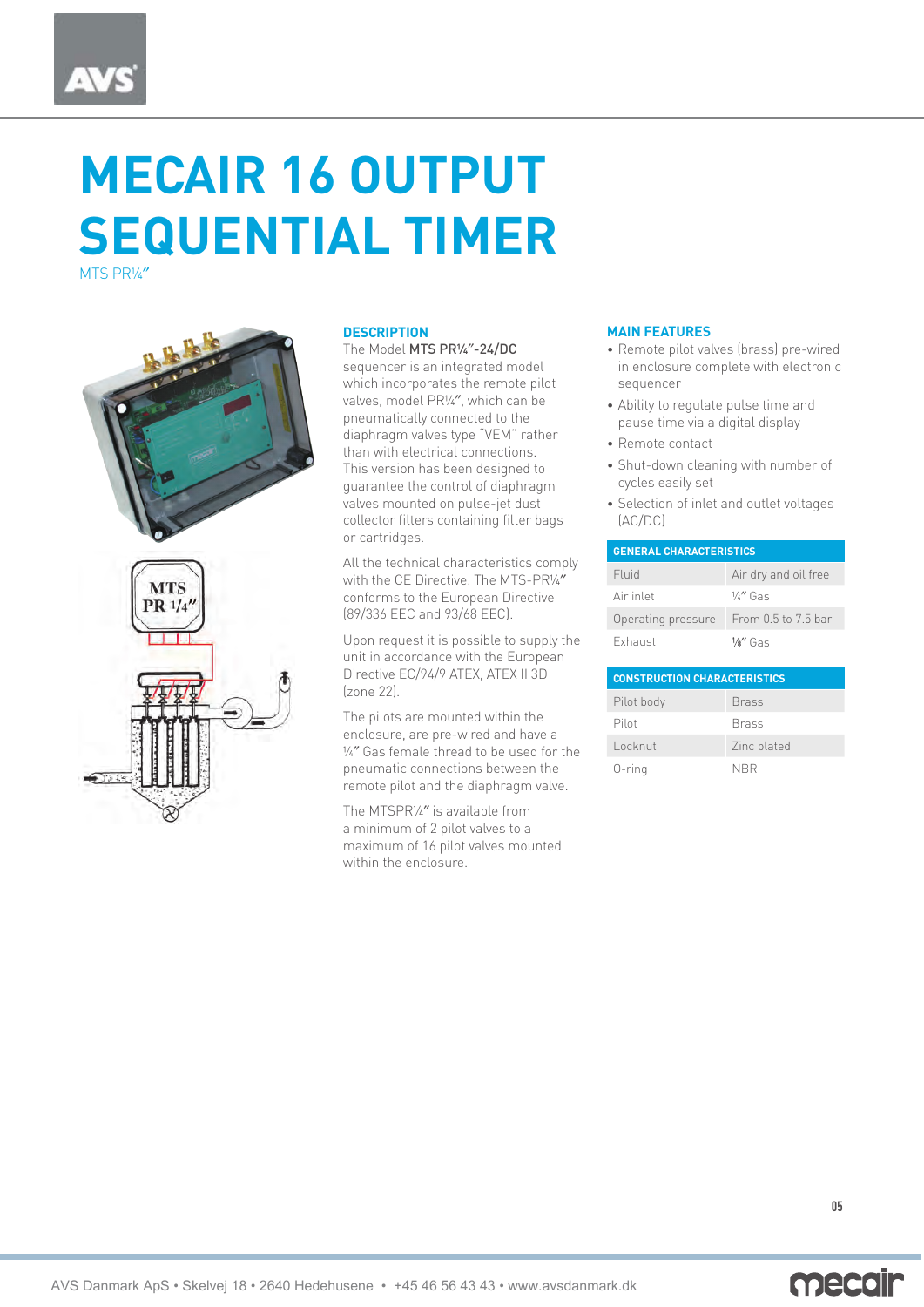## **AVS**

# **MECAIR 16 OUTPUT SEQUENTIAL TIMER**

MTS PR¼″

#### **DIMENSIONS**



| <b>TECHNICAL CHARACTERISTICS</b> |                                                                                            |                                                                                    |  |
|----------------------------------|--------------------------------------------------------------------------------------------|------------------------------------------------------------------------------------|--|
| Power inlet                      | Standard:<br>115/230 V AC (±10%), 50/60 Hz<br>(Selectable via jumpers)                     | Optional:<br>24/48 V AC (±10%), 50/60 Hz                                           |  |
| Number of outlets                | Minimum 2 to maximum 16 outlets                                                            |                                                                                    |  |
| Power absorption                 | Without outlet: 2.5 VA. Outlet: 25 VA - 20 W                                               |                                                                                    |  |
| Pulse time                       | $0.01 - 9.99$ sec.                                                                         |                                                                                    |  |
| Pause time                       | $1 - 999$ sec.                                                                             |                                                                                    |  |
| Remote control                   | Activated via external contact (normally open) free of power.                              |                                                                                    |  |
| Shut-down cleaning               | 1-99 cycles. To be operated from the normally closed contact of fan remote control switch. |                                                                                    |  |
| Main fuse                        | 500 mA delayed 115/230 V<br>2 A delayed 24/48 V                                            |                                                                                    |  |
| Connections                      | Push-in terminal blocks section – max. $2.5 \text{ mm}^2$                                  |                                                                                    |  |
| Protection rating                | IP65                                                                                       |                                                                                    |  |
| Temperature                      | Storage: $-20^{\circ}$ C/+80 $^{\circ}$ C                                                  | Working temp: $-10^{\circ}$ C/+50 $^{\circ}$ C, with duty cycle (intermittent) 30% |  |